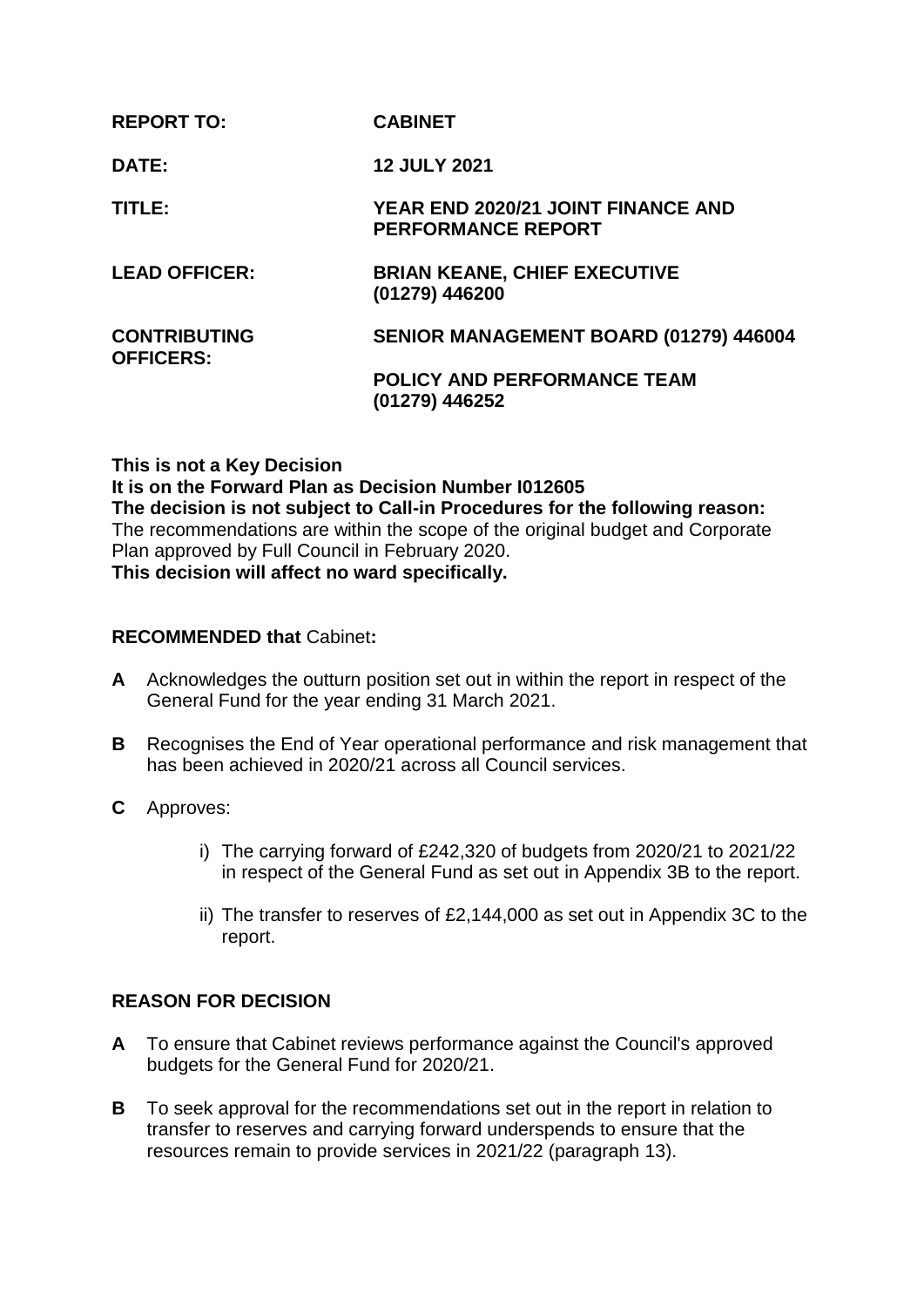# **BACKGROUND**

- 1. The closure of the accounts deadline for local authorities has been extended because of the impact of Covid-19. The Accounts and Audit (Amendment) Regulations 2021 have extended the publication date for final, audited, accounts from 31 July to 30 November 2021. To meet the extended deadline the Council's 2020/21 must publish their draft accounts by 31 August 2021 so that the 10-day public inspection period can begin on 1 September at the latest.
- 2. The closure of the accounts enables the final contribution to the General Fund Reserve to be calculated representing the variance between the approved budget and the actual income received and expenditure incurred delivering Council services for the year.
- 3. Budget management has been made more difficult as a result of the Covid-19 restrictions that everyone has faced over the last year. The uncertain levels of reductions in income and additional expenditure, offset in the main by grants from Central Government, have added a layer of complexity when trying to forecast a year end outturn position. However careful management of service budgets has once again ensured any in-year pressures that have arisen have been effectively managed within the overall service budgets wherever possible.

# **ISSUES/PROPOSALS**

#### **General Fund**

- 4. A review of the 2020/21 financial year indicates that service controllable budgets have overspent by £0.635 million, or 1.11 per cent. After adjusting for the requested budget carry-forward items detailed in this report (totalling £242,321), and other non-controllable variations there is an underspend for the financial year of £0.129 million or -0.22 per cent of the General Fund budget. The previous estimated position, based on December 2020 forecast and reported to March Cabinet l was for an underspend of £79,000, or -0.14 per cent.
- 5. Appendix 3A to this report summarises major budget variations across all service areas and non-controllable budgets.
- 6. The following table summarises the year-end financial position:

#### **Table 1 – Summary of Year End Financial Position**

|                                                                | £'000   |
|----------------------------------------------------------------|---------|
| <b>Total Service Variations</b>                                | 635     |
| Windfall and non-controllable variations and reserve movements | (1.006) |
| Budget Carry Forward requests (Appendix 3B)                    | 242     |
| <b>Total General Fund outturn 2020/21</b>                      |         |

7. As in previous years, budgets have been carefully managed across all services to guard against expenditure pressures and offset income reductions.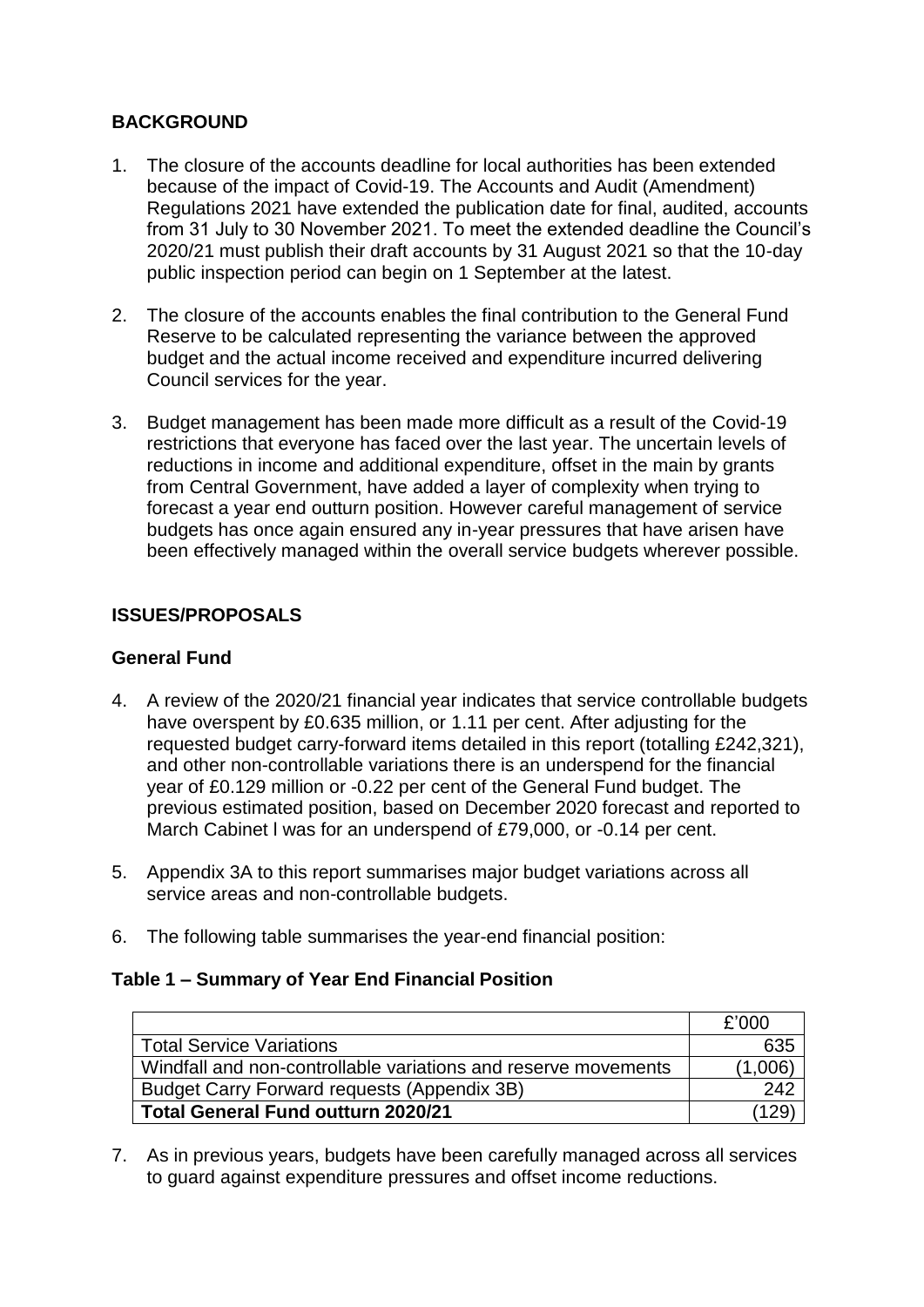- 8. Significant variations have been reported to Cabinet during the year. Key areas that have contributed to the reported outturn position include:
	- a) Additional Government grant in respect of business rates reliefs £2.3million;
	- b) Higher than budgeted returns from HTS £0.2 million;
	- c) Reduced PWLB loan interest payments £0.7 million;
	- d) Additional transfer to earmarked reserves £2.6 million.

#### **General Fund Balance**

9. The position on the General Fund balance is:

#### **Table 2 – General Fund Balance**

|                                                             | £ millions |
|-------------------------------------------------------------|------------|
| General Fund closing balance 31 March 2020 (as per the      | 4.511      |
| unaudited accounts)                                         |            |
| 2019/20 budget Carry Forward Requests                       | $-0.163$   |
| <b>Pension Deficit Payments</b>                             | $-1.605$   |
| <b>Effective General Fund closing Balance 31 March 2020</b> | 2.743      |
|                                                             |            |
| Service Variations 2020/21                                  | $-0.635$   |
| <b>Non-Service Variations</b>                               | 1.156      |
| <b>Service Carry Forward Requests</b>                       | $-0.242$   |
| General Fund Closing Balance - 31 March 2021                | 3.022      |
|                                                             |            |
| Proposed Covid - 19 Reserve                                 | $-0.150$   |
| <b>Final General Fund Closing Balance 31 March 2021</b>     | 2.872      |

- 10. After adjusting for proposals previously approved by the Council and proposals set out in this report, the General Fund balance will move from an opening position of £4.511 million to £2.872 million at the year-end.
- 11. As part of the 2021/22 budget setting process and as approved in the Medium Term Financial Strategy (MTFS), the minimum level for the General Fund Reserve balance over the life of the current MTFS is £2.5 million.
- 12. This level was set to ensure that the Council has adequate reserves given the financial uncertainty resulting from the Government's welfare reform, the Local Government Resource Review proposals, and the impact of the on-going economic conditions in the medium term and more recently the local impacts of Covid-19. Subject to Cabinet decision, the forecast level for 2021/22 will be £372,000 above the minimum recommended balance.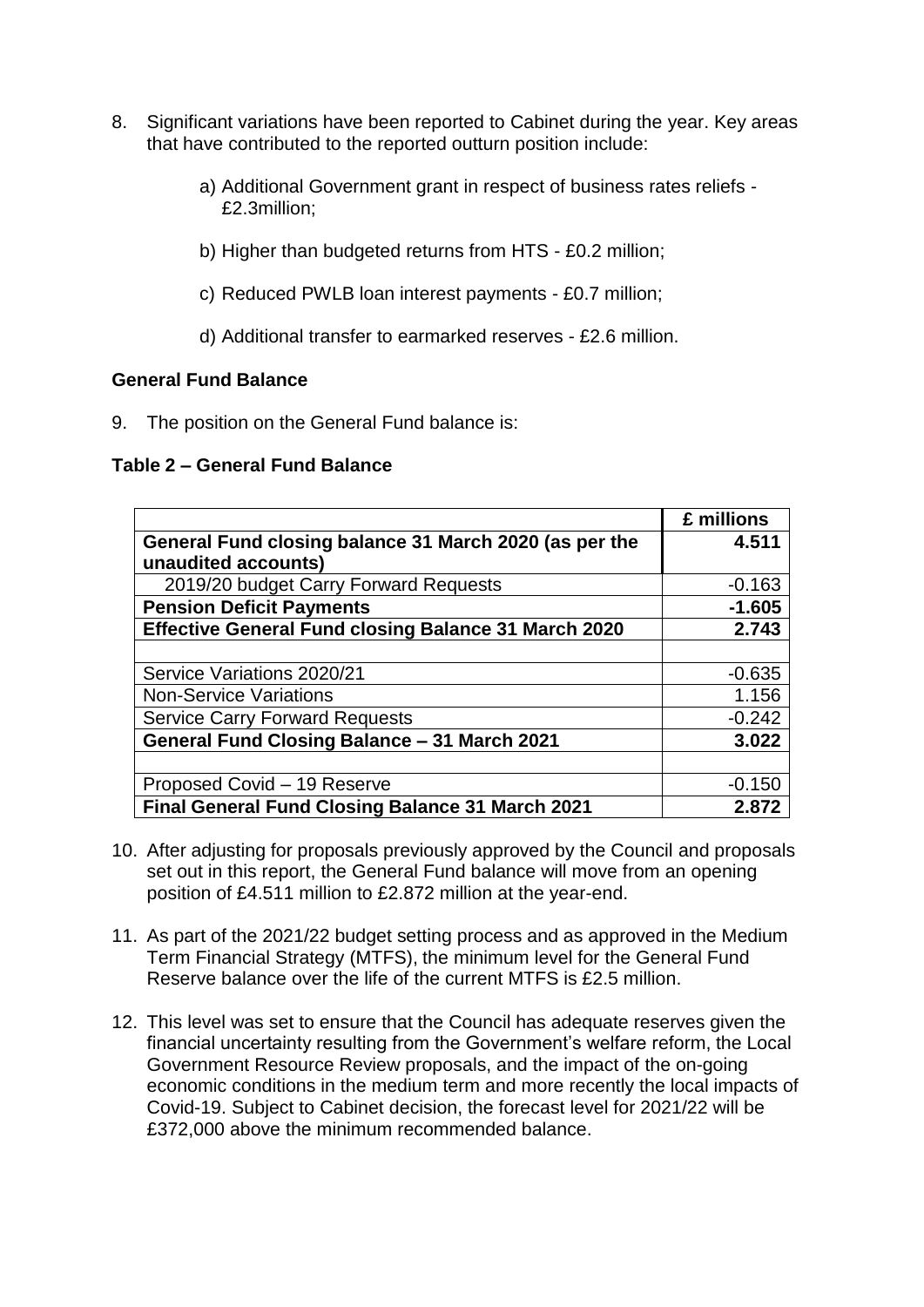# **Carry Forwards Affecting the General Fund Balance**

13. Cabinet is requested to approve the carry forward of 2020/21 budgets of £242,321. These have been reviewed by the Senior Management Board (SMB) and are detailed in Appendix 3B to this report. No funding is currently provided within the 2021/22 budget for the items identified and if the carry forwards are not approved it is unlikely that the work/ projects will be carried out.

# **Transfers to Reserves**

14. It is recommended that the net movement in reserves for 2020/21 of £2,144,000 as set out in Appendix 3C to the report is agreed.

# **Summary of the End of Year Operational Performance - 2020/21**

- 15. The Council's Year End operational performance is set out in Section 5 to this report. The Council performed on or above target for 46 out of 49 (94 per cent) of its monthly, quarterly, and annual key performance indicators.
- 16. The Council continues to improve its performance in key areas linked to its Corporate Priorities and Principles. Some of the indicators that have contributed to this achievement are set out in the 'good performance' table of Section 5 to this report.
- 17. The Council successfully completed 72 per cent of its corporate milestones. One per cent were significantly off track; and three per cent were slightly delayed due to Covid 19. Sixteen per cent were cancelled due to Covid 19 or suspended and moved to the new financial year 2021-2022. Eight per cent of the milestones are 'on-going' and will be carried over to the new financial year 2021-22.
- 18. At Year End, the Council had no exceptional strategic risks (rated 20 or higher high likelihood, high impact) recorded in the Council's Risk Register.

# **SIGNIFICANT RISKS/OPPORTUNITIES**

- 19. The Council continues to operate in a period of major change driven by both worldwide economic conditions and legislative changes being introduced by the Government and at the end of 4th Quarter 2020/2021 is starting to see impact from Covid-19. Key changes that will or continue to impact on the Council include:
	- a) Variations in income from fees and charges and other specific grants.
	- b) Ongoing low staff turnover rates which put at risk the achievement of the vacancy savings targets allocated to each service within the Council's budget.
	- c) The uncertainty with regard to the funding arrangements for the local government sector beyond 2022/23. This ongoing uncertainty stems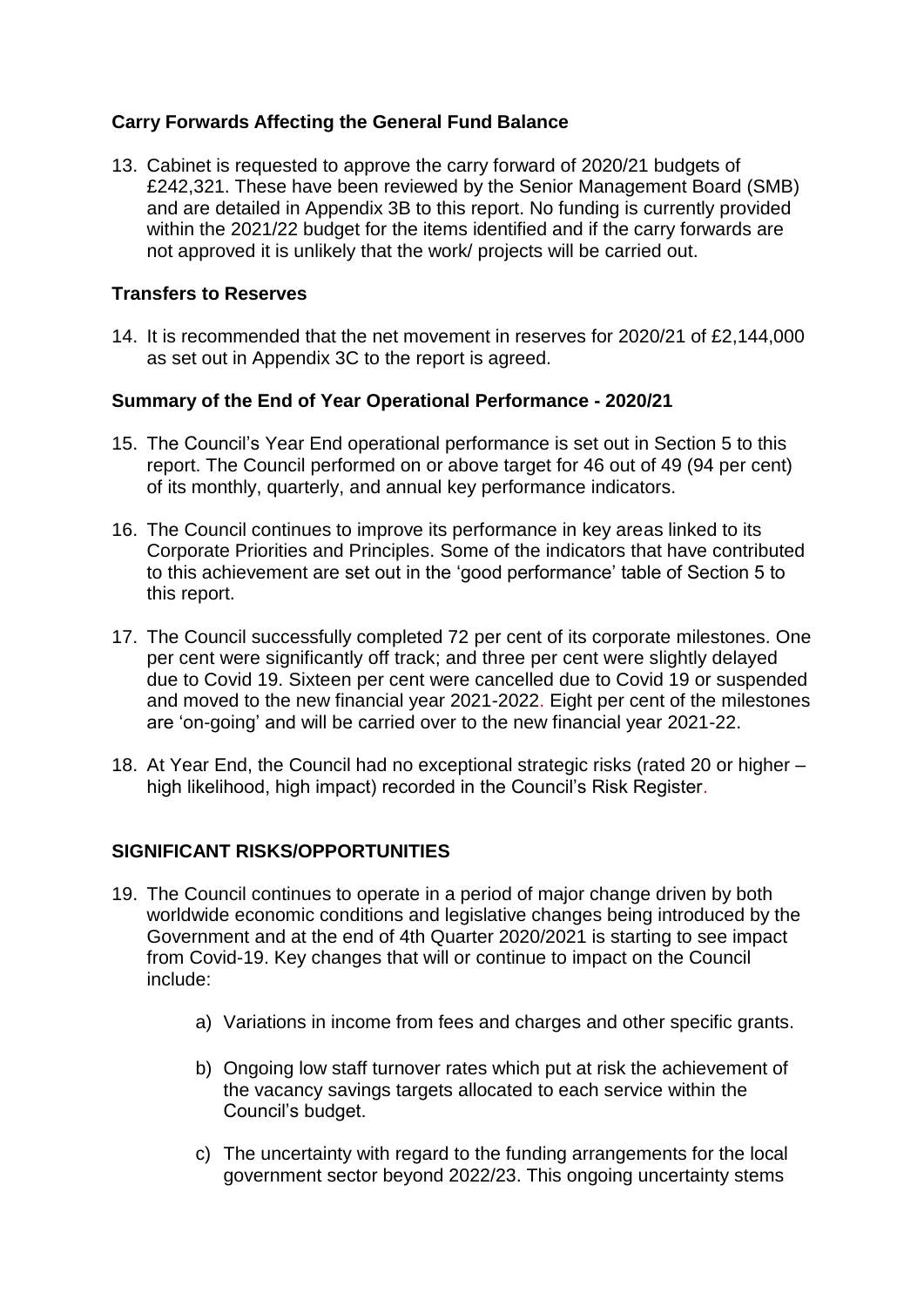from both the proposals regarding the new distribution methodology and the actual level of resources to be distributed through that mechanism.

- d) Short and medium term impacts of the Brexit process following the UK's exit of the European Union in December 2020.
- e) Effects of Covid-19 pandemic. Working with key partners and businesses has been key through lockdown and will continue to be necessary as the Government's roadmap out of lockdown is implemented.
- 20. Significant opportunities continue to arise and develop to benefit the town and its residents. The Council must ensure it continues to work with all stakeholders to realise those benefits. Examples where opportunities arise include:
	- a) Harlow and Gilston Garden Town.
	- b) Enterprise Zone delivery and skills plan to support development of a skilled workforce.
	- c) Public Health England relocation to Harlow including partnership working to address employment skills development and supply chain opportunities. This remains under close review following the government's announcements around National Institute for health Protection (NIHP)
	- d) Road and transport infrastructure including completion of M11 Junction 7a and associated improvements to Gilden Way.
- 21. The Senior Management Board continues to review strategic risks on a regular basis to assess future impact and necessary controls required to keep risks at acceptable levels.

#### **IMPLICATIONS**

**Environment and Planning (Includes Sustainability)** As contained within the report. **Author: Andrew Bramidge, Head of Environment and Planning** 

**Finance (Includes ICT, and Property and Facilities)** As contained within the report. **Author: Simon Freeman, Head of Finance and Property and Deputy to the Chief Executive Housing** As contained within the report. **Author: Andrew Murray, Head of Housing**